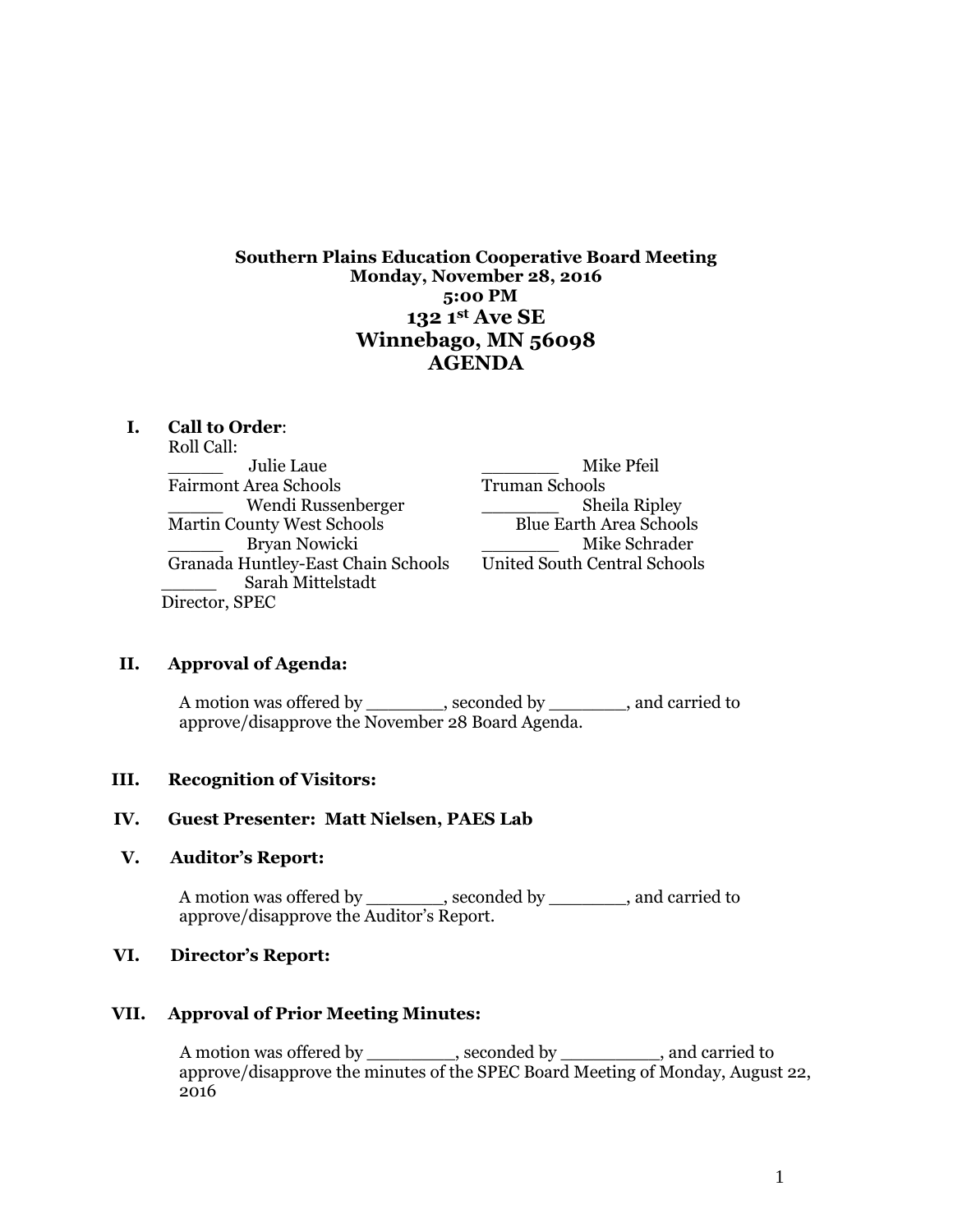## **VIII. Presentation of Bills/Finance**

Check registers for 9/23/2016, 10/13/2016, 10/27/2016, 11/10/16, 11/24/2016 (handout at the meeting) and wire transfers presented for approval.

A motion was offered by \_\_\_\_\_\_\_, seconded by \_\_\_\_\_\_\_, and carried to approve/disapprove the above check registers.

## **IX**. **Personnel**

## **A. Hiring**

- 1. Sandy Malo, Paraprofessional at FHS, effective 10/17/2016
- 2. Anna Oswald, HR Generalist, effective 11/14/2016
- 3. Barb Duffey, Long term sub, effective mid-March
- 4. Karin Gavin, Long term sub, effective mid-March
- 5. Brett Hested, Paraprofessional at Winnebago, effective 11/14/2016

A motion was offered by \_\_\_\_\_\_\_\_, seconded by \_\_\_\_\_\_\_\_, and carried to approve/disapprove the above hiring.

## **B. Leave Of Absence**

1. Kendra Mattix, ECSE Teacher, 6-8 weeks leave

A motion was offered by \_\_\_\_\_\_\_\_, seconded by \_\_\_\_\_\_\_\_, and carried to approve/disapprove the above leave of absences.

## **X. New Business**

## **A. Donation of stander from Koppen family**

A motion was offered by \_\_\_\_\_\_\_\_, seconded by \_\_\_\_\_\_\_, and carried to approve/disapprove the donation of a stander, valued at \$700.00 to Southern Plains Education Cooperative.

## **B. Donation of \$50 from Walmart**

A motion was offered by example by  $\Box$ , seconded by  $\Box$ , and carried to approve/disapprove the donation from Walmart, valued at \$50 to Southern Plains Education Cooperative.

#### **C. Approve Seniority List 1. Classified Staff 2. Certified Staff**

A motion was offered by example, seconded by example, and carried to approve/disapprove the Seniority Lists.